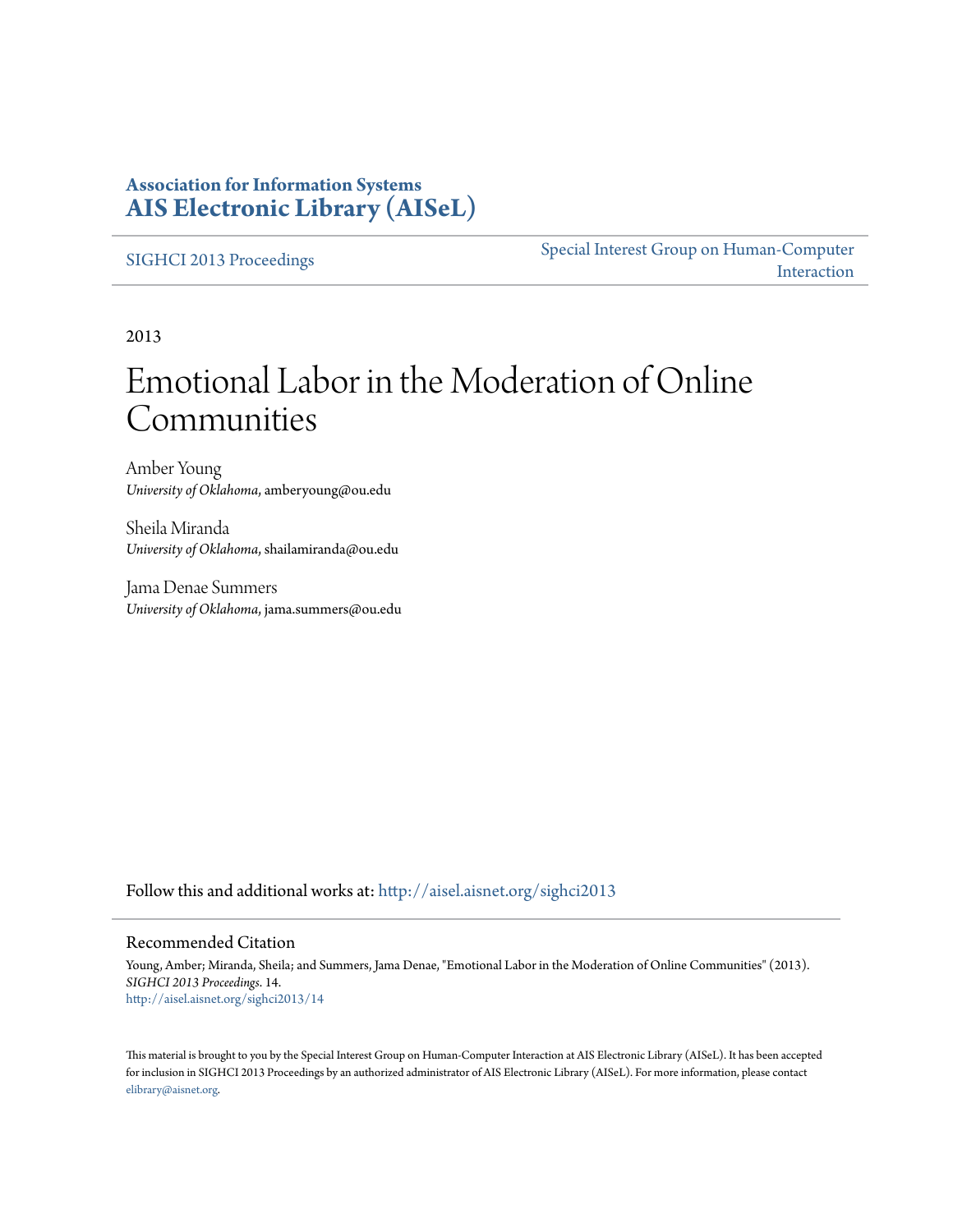## **Emotional Labor in the Moderation of Online Communities**

**Amber G. Young** University of Oklahoma amberyoung@ou.edu

**Shaila M. Miranda** University of Oklahoma shailamiranda@ou.edu

**Jama D. Summers** University of Oklahoma jama.summers@ou.edu

#### ABSTRACT

Emotional labor is an essential component of knowledge work. As knowledge work increasingly moves online, we need to understand emotional labor performed online. Extant emotion research cautions against blindly applying insights about emotional labor from a face-to-face context to an online context. Yet, we know little about emotional labor performed online. We raise the following questions about emotional labor by community moderators: What constitutes "appropriate emotional displays" in online communities? How do community members' emotional displays interact with use of technology features to influence moderators' displays? Our findings suggest that the high-/low-energy dimension of emotion is more salient to the emotional labor performed by community moderators than is the conventionally-studied positive versus negative affect dimension. Findings further reveal the tendency for community members' use of technology features in stylizing their posts to induce mindfulness in moderators' emotional displays in response to those posts.

Keywords

Emotion, Computer-Mediated Communication, Community Participation, Community Moderation

#### INTRODUCTION

Emotional labor, defined as "the act of expressing organizationally desired emotions during service transactions" (Morris and Feldman 1997: 987), is an essential component of knowledge work (Hochschild 1979). As an increasing amount of knowledge work – from provision of medical services to customer support – moves online, there is an increasing need to understand emotional labor performed online. Extant emotion research indicating disparate effects of emotion in face-toface and online contexts (e.g., Byron 2008) cautions against blindly applying insights about emotional labor gleaned from a face-to-face context to emotional labor performed online. Yet, there has been little scholarly attention to emotional labor performed in online contexts.

The focus of our investigation is on emotional labor performed by a new category of employee – *online forum moderators*. Moderating online communities is a critical service function, wherein moderators' interventions shape consumers' perceptions of the focal company, its products and brand. Research found effective moderators clarified, but did not edit; understood participants' needs; put members "at center stage"; showed their human side; and let participants vent (Williams and Cothrel 2000). These tasks require moderators to manifest appropriate emotional displays, i.e., emotional labor.

What constitutes "appropriate emotional displays" in online communities though? And how do community members' own emotional displays interact with their use of technology features to influence moderators' displays? These are the focal questions of this research. To date, MIS research examining effects of emotion on human interactions with technology has been inconclusive or inconsistent with other research, resulting in contradictory managerial implications and critical gaps (Zhang 2013). This may be due, in part, to our tendency to view emotion as simply *positive* or *negative*, when, in fact theories of emotion also distinguish between *high* and *low energy*  affect (e.g., Russell 2003). We integrate theories of emotion, emotional contagion, dual processing, and media to model how emotion is socially transferred in a digital environment and the effects of technology features on this process. We test this model with data collected from the Kraft Food Cooking Community, an online brand community. The ostensive purpose of this community is recipe-sharing, but it also enables Kraft customers to air grievances and solicit redress. Moderator participation on the community is therefore extensive, affording a rich opportunity to investigate emotional labor.

Our work makes three key contributions to literature on emotion and CMC. First, we draw attention to the work of community moderators as emotional labor. Second, we highlight the need to consider both positive/negative and high-/low-energy dimensions of emotion displays in emotional labor. Third, we highlight the need to consider how community members' use of technology-based features mitigates the impacts of their linguistic emotional displays on moderators' emotional displays.

#### LITERATURE REVIEW

#### Emotion and Emotional Contagion

Emotions are powerful motivators, providing goals and driving both cognitions and actions (Jasper 1998). Emotional expressions often evoke consciously- or unconsciously-mirrored responses from others (Hatfield et al. 1994), a process termed *emotional contagion*. Emotional responses to words differ across communication media though. Individuals adept at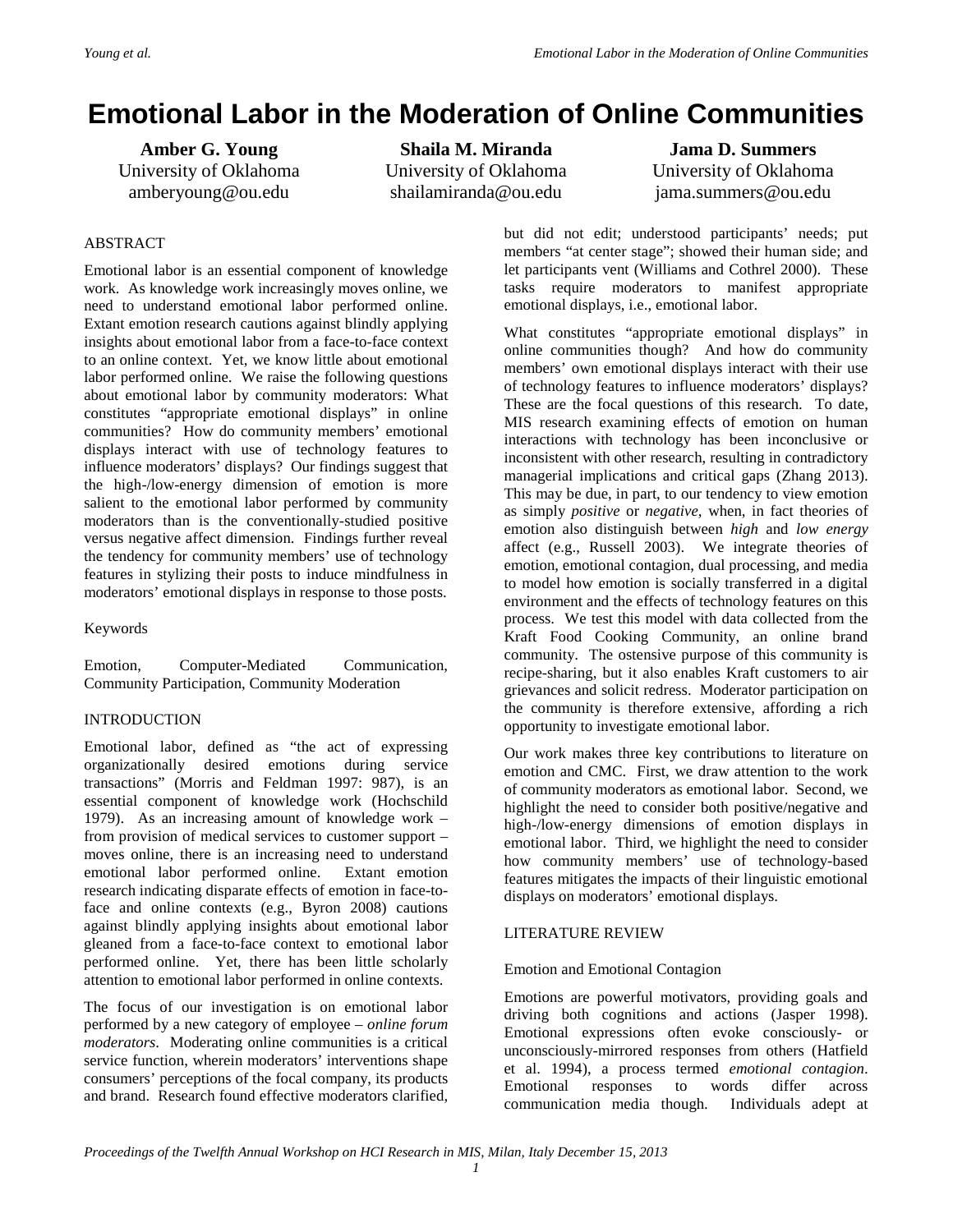interpreting emotional cues when communicating face-toface often misinterpret emotional cues in text-based, electronic communication, typically interpreting messages expressing negative emotion as more negative than intended by the author and messages expressing positive emotion as more neutral than intended (Byron 2008).

Inconsistent findings of prior CMC research on emotion may be due to conceptualizing emotion solely as positive or negative, ignoring effects of *emotional energy*, i.e., "the intensity with which emotions are expressed" (Barsade 2002: 649). High levels of emotional energy, whether positive or negative, are believed to correlate with stronger memories (Talarico, LaBar and Rubin 2004), cognitive breadth and variability, and high and low levels of creativity (Amabile, Barsade, Mueller and Staw 2005). Viewing emotion in terms of both valence (positive, negative) and energy (high, low) therefore permits researchers a more complete understanding of emotion and its effects (Russell 2003; Zhang 2013).

#### Emotional Labor

*Emotional labor* is "the act of expressing socially desired emotions during service transactions" (Ashforth and Humphrey 1993: 88-89). While increasing customer satisfaction in service encounters, emotional labor imposes considerable stress on the job performer, who must ensure inappropriate displays are not inadvertently "given off" (Goffman 1959), thereby compromising successful performance of the emotional labor.

#### Media Enrichment through Technology Feature Use

Social presence and media richness theories associate greater availability of cues, both verbal and non-verbal, with communicators' increased ability to send and receive complex social signals. Compared with visual communication such as face-to-face or video conference, text-based communication media are relatively lacking in non-verbal cues, constraining nonverbal emotion signals such as facial expressions or body language (Byron 2008). Text-based CMC therefore attenuates emotional displays (Glikson and Erez 2013). It decreases opportunities for displays that are inadvertently "given off" rather than deliberately "given" (Goffman 1959).

Limitations of text-based communication media notwithstanding, communicators may adapt practices to compensate for a lack of non-verbal cues. Channel expansion theory (Carlson and Zmud 1999) suggests that media experience equips individuals to communicate complex, socio-emotional messages more richly. Because of individuals' ability to adapt media to their communication needs, it is important to consider nontraditional cues for expressing emotion in text-based communication media. Beyond the words themselves, language features provide cues to communicators' emotions and relationships (Carlson et al. 2004). Textual analyses have found new computer-mediated technologies

to result in development of novel linguistic varieties with stylistic, idiosyncratic, and genre-specific language usage (Abassi and Chen 2008). Additionally, nonverbal cues may substitute for those available in face-to-face communication. Even within plain-text media, symbols or punctuation provide emphasis; capitalization conveys emotional intensity (Byron 2008). With slightly richer text-based media, symbols such as emoticons, font size, and color focus the reader's attention and heighten the expression of emotion (Abassi and Chen 2008).

#### Participation Continuance in Communities

Brand communities are self-perpetuating groups joined by their interest in goods produced by a particular firm (Cova and Pace 2006). Brand community benefits to firms include enhanced consumer loyalty (Thompson and Sinha 2008), positive perceptions of the brand image, and increased brand recommendation (Woisetschläger et al. 2008). Individuals join these communities for a variety of reasons including a desire to communicate with an organization about a grievance. Retention is vital for emotional bonds, shared language and mental models and clearly defined boundaries (Kane et al. 2009).

#### Dual Processing Theories

According to dual processing theories, cognition occurs via two processes: "System 1" thinking involves instinct, intuition and fast thinking; "System 2" thinking facilitates complex problem solving (Kahneman 2011). Individuals' default is System 1 thinking, transitioning to System 2 only when System 1 thinking cannot adequately process stimuli (Petty et al. 1983).

#### RESEARCH MODEL AND HYPOTHESES

#### Moderators' Emotion and Community Continuance

Through emotional contagion, moderators' positive emotion displays will enhance members' positive affect and, consequently, their ongoing participation in the community. Moderators' negative affect *directed at the customer*, e.g., hostility, will increase customers' negative affect (Doucet 2004). Effects of moderators' expressions of negative affect *directed at the target of the customer's dissatisfaction* are less clear, with concepts of empathy and contagion suggesting different outcomes. From an empathy perspective, moderators mirroring customers' negative sentiment may be expected to garner a favorable response from the customer expressing the grievance. From a contagion perspective though, Pugh (2001) found that customers "catch" service employees' affect, suggesting that moderators' expressions of negative affect would only reinforce the customer's negative affect. In general, people tend to seek out mood-enhancing circumstances and avoid circumstances that induce a negative mood, and the mobilization-minimization hypothesis suggests that people would rather put negative events behind them than dwell on the events (Taylor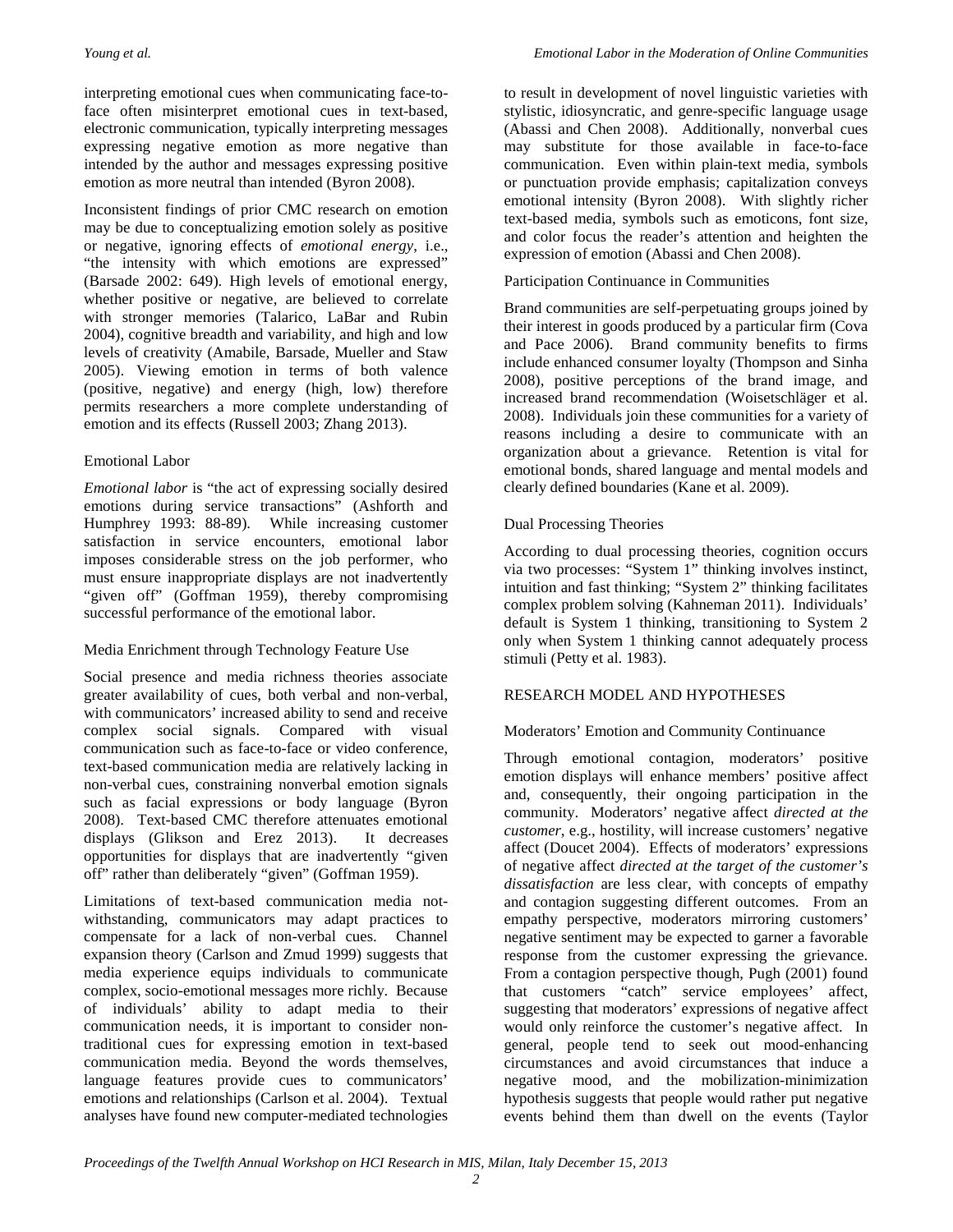1991). Further, a moderator's emotional intervention affects responses of not only the original complainant, but also of other community members who view the thread and would prefer to maintain a positive affective state.

- *Hypothesis 1a*: Moderators' displays of positive emotion will increase community continuance.
- *Hypothesis 1b*: Moderators' displays of negative emotion will decrease community continuance.

Emotional energy represents activation, arousal, tension or activity (Russell and Barrett 1999), i.e., a call to action. Consequently, during periods of high emotional energy, individuals experience electrodermal physiological changes (Lang et al 1997) such as sweaty palms, an evolved stress response related to physical actions such as climbing a tree (Pennebaker 1990). Moderators' high energy displays therefore may be viewed as calls-toaction to the community, resulting in its mobilization.

*Hypothesis 2:* Moderators' displays of high energy emotions will have stronger effects on community continuance than their displays of low energy emotions.

Member Emotion, Feature Use and Moderator Emotion

While System 1 processing will generally facilitate emotional contagion, CMC attenuates signaling of positive emotion (Byron 2008). Because of this neutrality effect, we cannot anticipate moderators' mimicry of community displays of positive emotion. Channel expansion theory suggests that communities sociallyconstruct specific meanings via ways of communicating or use of technology features (Carlson and Zmud 1999)such as font color and size, capitalization, boldface, emoticons, and punctuation. These stylistic cues draw readers' attention to the message, disrupting autonomous message processing, and triggering systematic processing. Community members' feature use therefore will cause moderators to be more attentive to the emotional tone of community members' posts and of their own reaction to that tone. This heightened attentiveness will diminish the neutrality effect of CMC. Moderators are therefore likely to reciprocate community displays of positive emotion.

- *Hypothesis 3a*: When community members *do not use* enhanced CMC features, their positive emotion displays of will *not increase* moderators' positive emotion displays.
- *Hypothesis 3b*: When community members *use* enhanced CMC features, their positive emotion displays will *increase* moderators' positive emotion displays.

With CMC's negativity bias (Byron 2008), moderators are more likely to perceive negative than positive emotion. We therefore should observe higher levels of emotional contagion from community to moderator for negative than for positive emotions. This expectation is

reinforced by the mobilization-minimization hypothesis, which suggests that negative events initially evoke a stronger response than do positive events (Taylor 1991). Individuals exposed to customers who displayed interactional injustice engaged in higher levels of emotional labor and found it more difficult to adhere to emotional display rules, i.e., prescriptions of courtesy and politeness (Rupp and Spencer 2006). Community displays of negative affect are therefore likely to detract from moderators' motivation and ability to adequately perform emotional labor such that moderators "give off" an increased amount of negative emotion. When attentive to their charge to perform emotional labor though, moderators are less likely to mimic members' negative emotion displays. Because members' feature use likely induces such heightened attentiveness, we anticipate lower contagion effects of negative emotion.

- *Hypothesis 4a*: When community members *do not use* enhanced CMC features, their negative emotion displays will *increase* moderators' negative emotion displays.
- *Hypothesis 4b*: When community members *use* enhanced CMC features, their negative emotion displays will *decrease* moderators' negative emotion displays.

#### METHODS

Data was collected from the Kraft Food Cooking Community. While the community's ostensive purpose is recipe sharing, it also permits customers to air grievances that Kraft employees address. We chose this community because of the systematic moderator interventions in response to customer grievances, enabling us to understand the role of moderator emotion displays.

We developed a data set consisting of 92 moderator interventions across each of 48 community threads through which grievances were aired and addressed. Each transition from community to moderator marked a sub-thread, which is the unit of analysis in this research. Each sub-thread consisted of one or more community member posts, immediately followed by a moderator post.

We counted the number of characters boldfaced, italicized, underlined, and all caps in community posts and the number of different fonts and font colors appearing in each comment. The *feature use* metric was then computed as the total number of characters boldfaced, italicized, underlined, and all caps times the number of fonts times the number of font colors. Note that while community members frequently used such features, moderators typically eschewed such feature use.

We assessed emotional displays using the Linguistic Inquiry and Word Count (LIWC) software (Pennebaker et al. 2006). We applied the LIWC 2001 dictionary, which separates positive emotion into *positive feeling* and *optimism* and negative emotion into *anxiety*, *anger*, and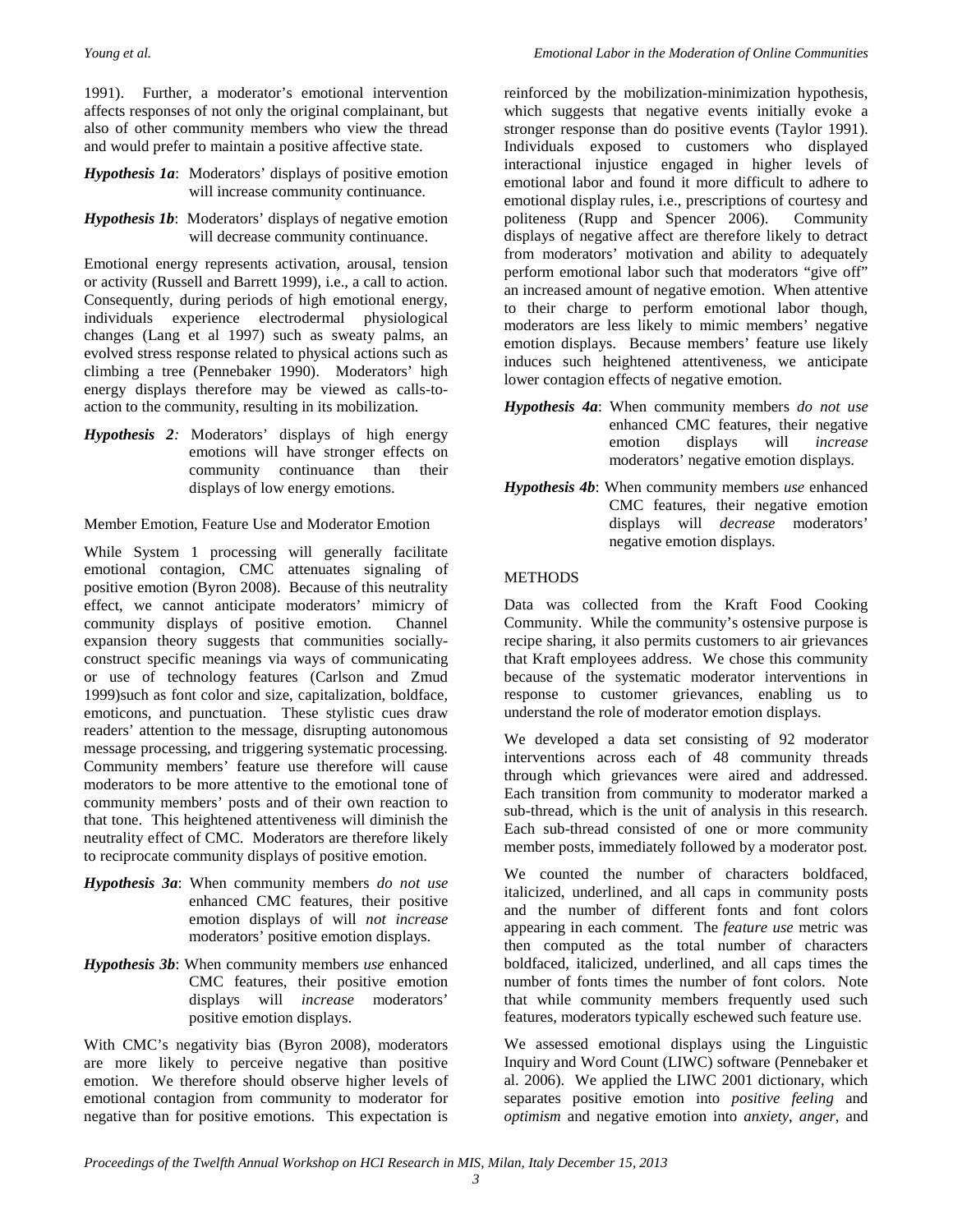*sadness*. Following Barsade (2002), we then categorized optimism, anxiety, and anger as high-energy emotions and positive feeling and sadness as low energy emotions.

*Community continuance* was assessed in two ways. The first was the sum of the number of times each participant in a sub-thread continued to post messages to the community. The second was the average number of days from the post date to the last post of each sub-thread participant. Because the metrics were strongly correlated  $(0.85, p<0.001)$ , we use only the first in analyses.

We implemented two statistical controls. To account for possibility that response delays could influence moderators' emotions and alienate community members, we controlled for the *response delay* in each sub-thread as the difference between the time at which the moderator intervened in a sub-thread and the time of the first posting within that sub-thread. We controlled for the *thread year*, since temporal differences in moderators' scripts could account for systematic variance in moderator emotion and because our community continuance metric was likely to be attenuated in more recent posts.

#### RESULTS

To minimize multicollinearity in assessment of interaction effects, all independent variables were centered. To account for correlated error terms within conversation threads, our analyses used standard errors clustered within threads. Because continuance data were over-dispersed count data, we used zero-inflated negative binomial regressions to assess hypotheses 1 and 2 (Table 1).

**Table 1: Moderator Emotion Effects on Continuance**

| <b>Moderator Emotion</b>                     | $\beta$ (SE)      |  |
|----------------------------------------------|-------------------|--|
| Positive feeling                             | $-0.71(0.21)$ *** |  |
| Optimism                                     | $0.29(0.08)$ ***  |  |
| Anxiety                                      | $1.15(0.61) +$    |  |
| Anger                                        | $1.09(0.21)$ ***  |  |
| Sadness                                      | $-1.34(0.25)$ *** |  |
| $n<0.10 \cdot x0 05 \cdot x0 01 \cdot x0 01$ |                   |  |

+p<0.10; \*p<0.05; \*\*p<0.01; \*\*\*p<0.001

Hypotheses 3 and 4 were assessed using ordinary least squares regressions. Due to space constraints, only significant interaction effects are reported in Table 2.

| <b>Community</b> | <b>Effect on</b> | At     |                |
|------------------|------------------|--------|----------------|
| <b>Emotion</b>   | Moderator        | Low FU | <b>High FU</b> |
|                  | <b>Emotion</b>   |        |                |
| Positive feeling | Optimism         |        | $++$           |
| Optimism         | Optimism         |        | $++$           |
| Anxiety          | Optimism         |        | $++$           |
| Anxiety          | Anxiety          |        | $++$           |
| Anger            | Anger            | $++$   |                |
| Sadness          | Anger            | $++$   |                |
| Positive feeling | Sadness          |        | 0              |
| Optimism         | Sadness          |        | $++$           |

**Table 2: Feature Use (FU) Interaction Effects**

0=no effect; +/++=positive/strong positive effect; -/---=negative/strong negative effect

#### DISCUSSION

Findings regarding what constitutes effective emotional displays were insightful. From Table 1, we see *the activation or energy dimension* of the Russell (2003) circumplex to be *more predictive of community continuance than the positive/negative affect dimension*. Along with optimism, displays of anxiety and anger, all high-energy emotions, *increased* continuance, while expressions of positive feeling and sadness *decreased* community continuance. Further, anger had a stronger positive effect on continuance than even optimism. Earlier, we noted that very positive and very negative emotions are associated with physiological changes such as increased heart rate and startle reflex magnitude (Russell and Barrett 1999), evolutionary responses that prepared individuals for physical action (Pennebaker 1990). The action we anticipated in response to activation of very (high energy) positive emotions was enthusiastic participation in the community, whereas the action we anticipated in response to very (high energy) negative emotions was withdrawal or flight. An alternative to the flight response to a perceived threat is a fight response, where the individual opts to *combat* the threatening stimulus (Canon 1932). Our findings suggest moderators' expressions of anger and anxiety provoked such a fight response from community members.

With regard to emotional contagion effects from community participants to moderators, our findings largely support our premise that *feature use increases moderators' systematic processing of community messages*. We observed this in the enhanced contagion of optimism and dampened contagion of anger at higher levels of community members' feature use. We also observe this in reduced moderators' negative emotion displays concomitant with members' positive emotion displays at low, but not high, levels of feature use.

Our work makes three key contributions to literature on emotion and CMC. First, we draw attention to online knowledge work, particularly moderation of brand communities, as emotional labor. Second, we highlight the need to consider positive/negative *and* high-/lowenergy dimensions of emotion displays in studying emotional labor. In fact, our findings suggest that moderators' high energy displays are more salient to community continuance than are positive emotion displays. While this insight is relatively novel to both emotion and CMC literatures, research increasingly suggests that we look at emotion in a more granular fashion (e.g., Bodenhausen et al. 1994). Third, our findings demonstrate that simply highlighting portions of a text – through changes in colors, fonts, boldfacing, underlining, or italicizing – can alter the dynamics of emotional contagion in online communities. By focusing on cues communicated through technology-based enrichments of text in addition to words, this study answers calls for greater focus on the complexities of a CMC environment (Abassi and Chen 2008).

*Proceedings of the Twelfth Annual Workshop on HCI Research in MIS, Milan, Italy December 15, 2013*